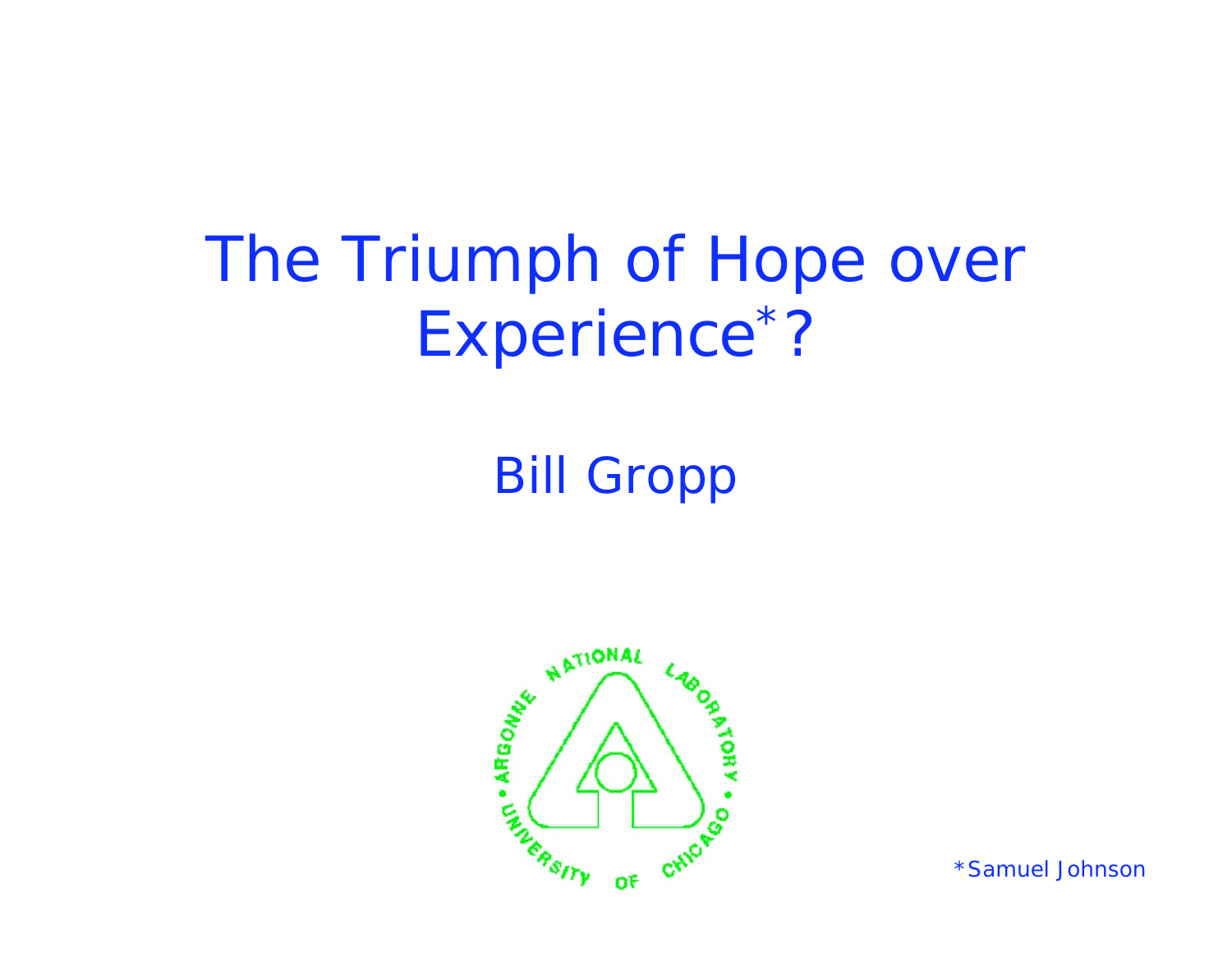

## Where Was Parallel I/O?

- *No* parallel I/O results (independent I/O by processes in the same parallel "job" doesn't count) were presented
- No application wants to generate a zillion files, proportional to the number of processes or nodes
	- They do it because they've given up getting what they want
- "Only one parallel file system works and I can't buy it"
	- This is bad?
- Avoid I/O?
	- ◆ But you need to output something (why else compute?)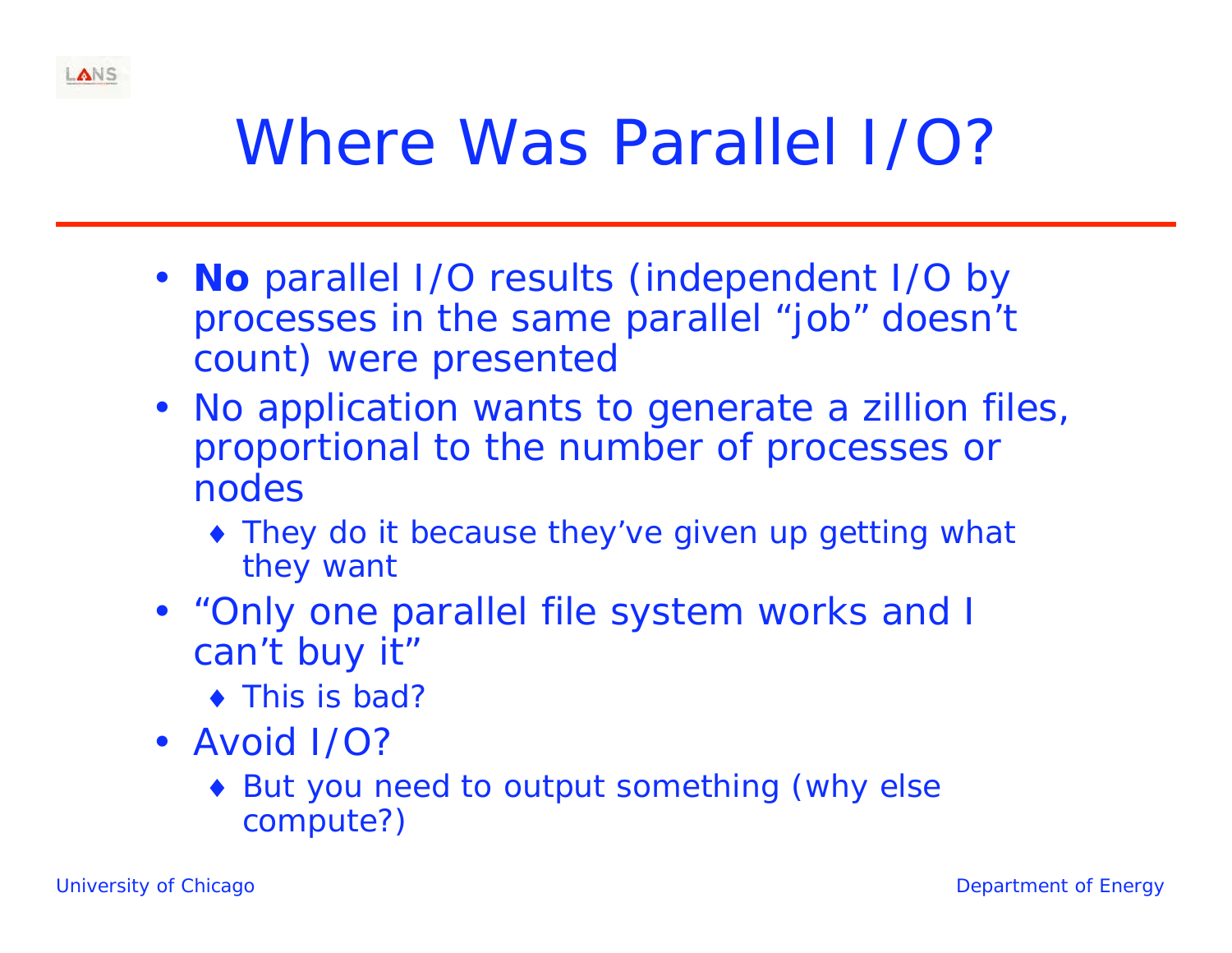Realistic (Application-centric) I/O Benchmarks

- POSIX I/O essentially specifies sequential consistency
	- Understandable choice for the masses
	- Disastrous choice for parallel performance
- Solution is not "no consistency" (e.g., NFS); it is a precise, relaxed consistency model
	- ◆ Such definitions exist:
		- MPI-I/O provides an API
		- Parallel file systems (incl PVFS) provide implementations that work today
- We have a parallel I/O benchmark suite
	- It is in pretty rough shape
	- But any working parallel file system (with MPI-IO) should be able to run it  $\odot$

LANS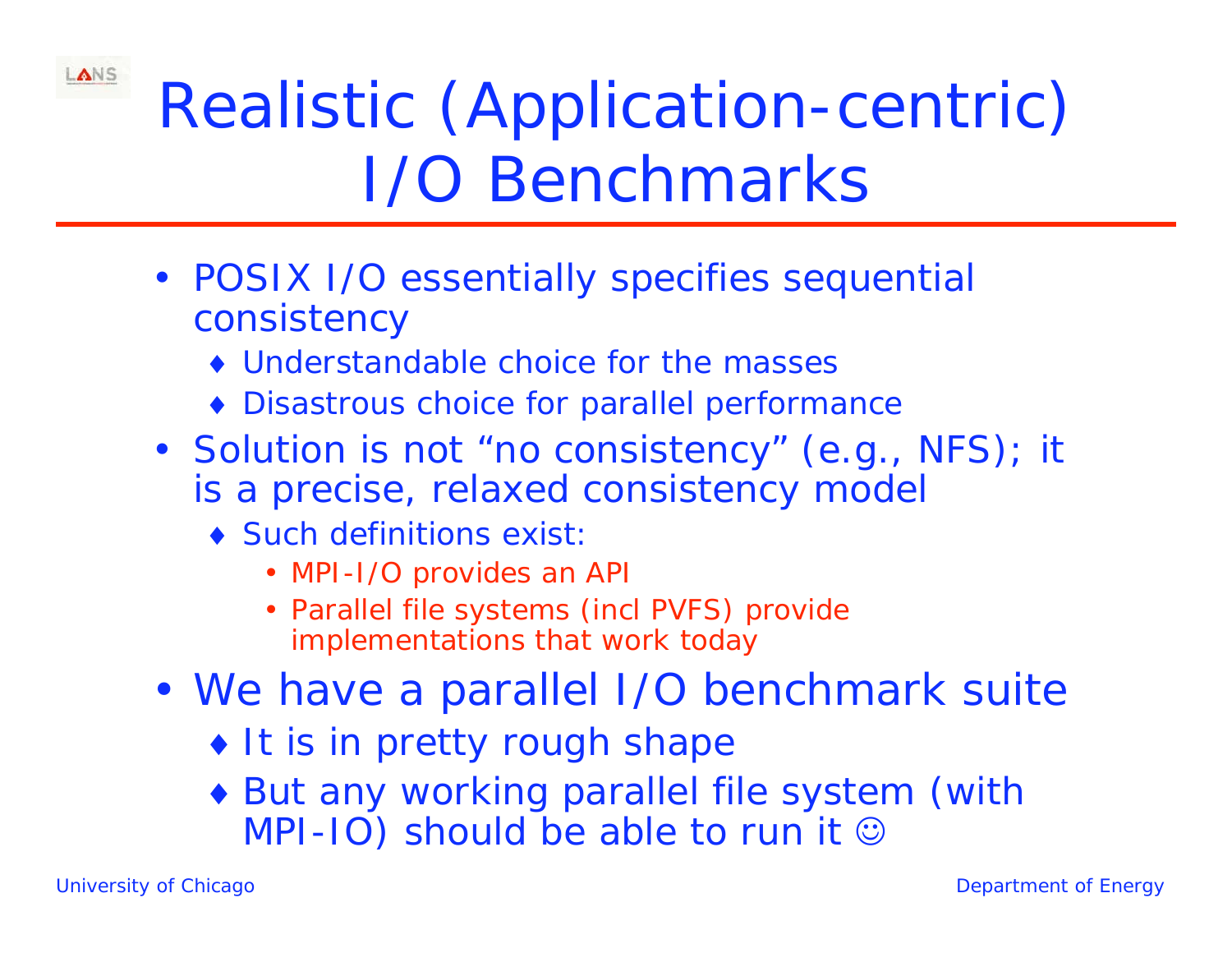

### **Predictions**

- • SOS9 – *Parallel* (not independent) I/O results
- • (out on a limb) POSIX I/O will stop being a requirement for highperformance file systems
- Parallel I/O will be required of any programming model/environment
	- ◆ Just kidding!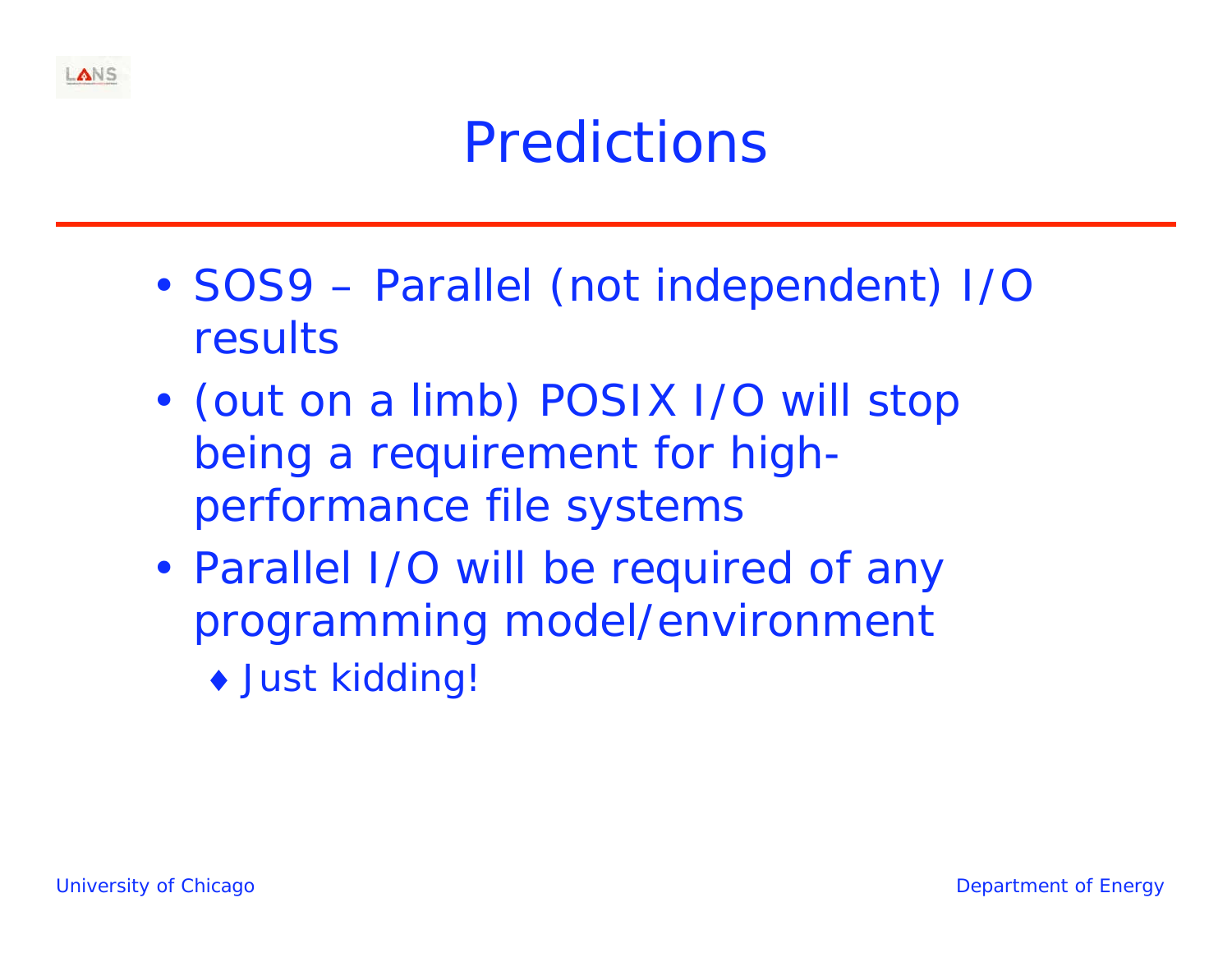

# Programming Models

- • You can always create a specialpurpose language for your application
	- $\bullet$  It will (given enough effort) be superior to all other languages for your application
	- $\bullet$  It may be a *disaster* for others
	- $\bullet$  It might be a disaster for *you* when the next machine comes out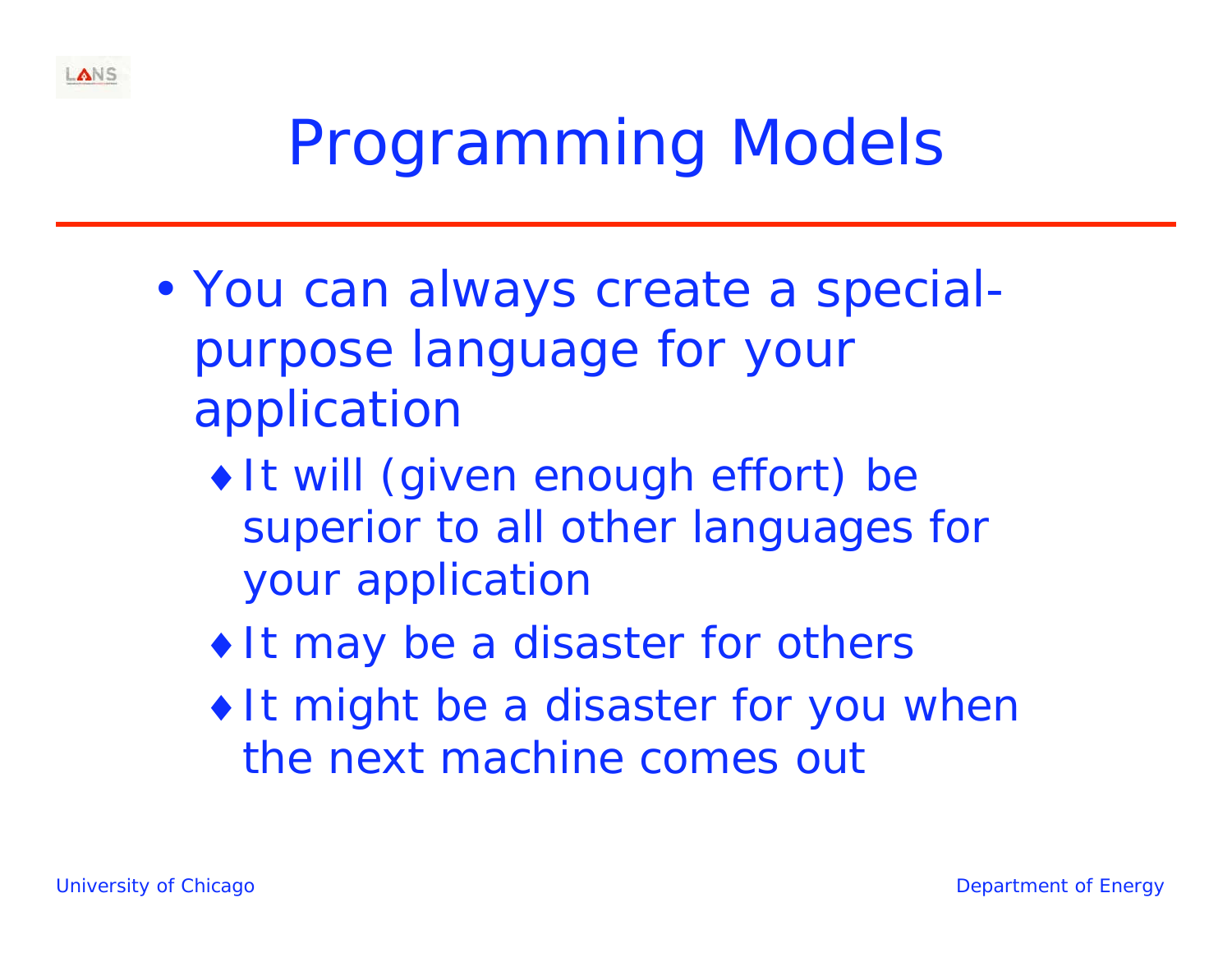

# Why Was MPI Successful?

- It address *all* of the following issues:
	- ◆ Portability
	- ◆ Performance
	- Simplicity and Symmetry
	- ◆ Modularity
	- Composability
	- Completeness
- Most current proposals for new languages address only a subset
	- Two features often missing: modularity (e.g., library support) and completeness (e.g., I/O)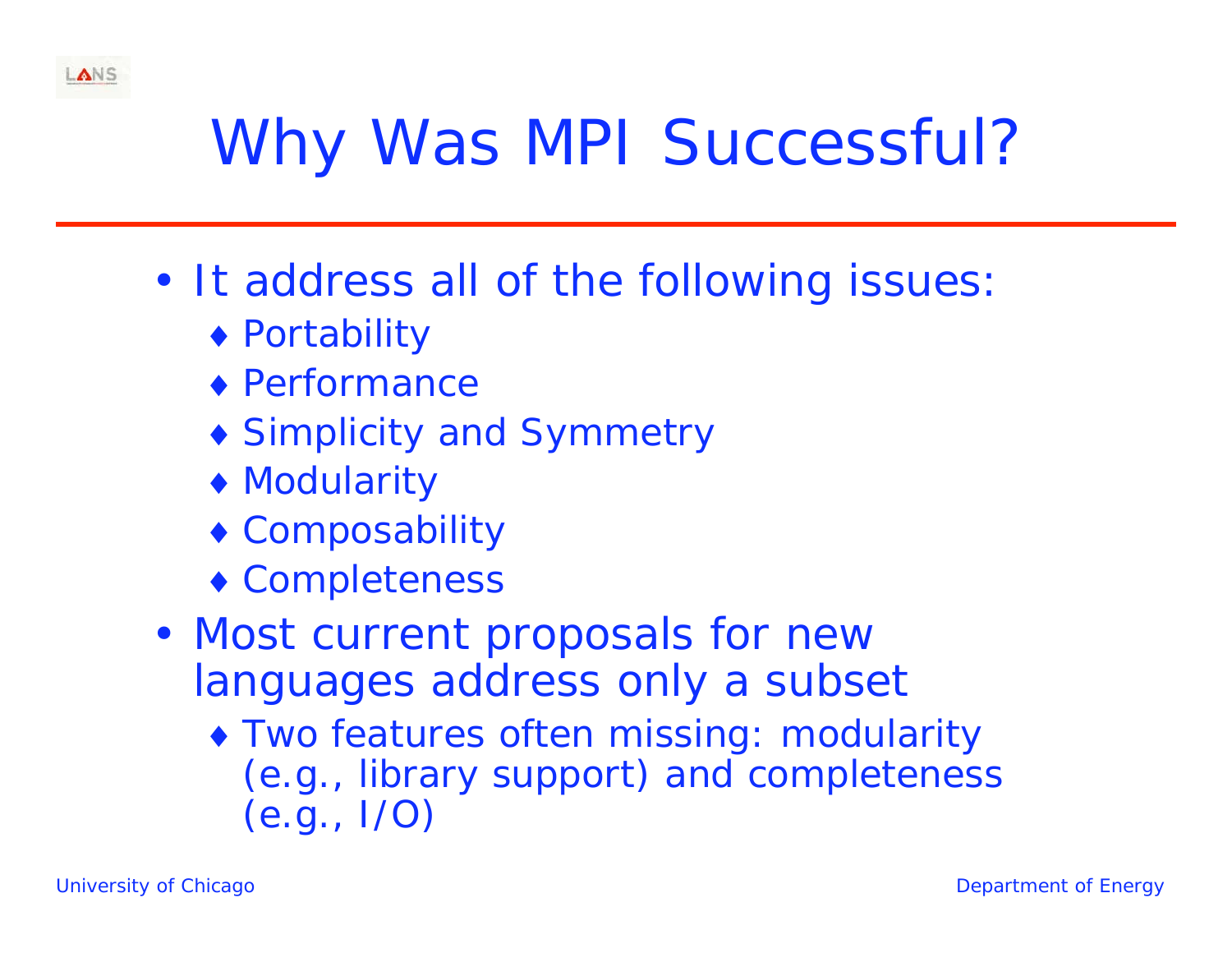

- We will be complaining about MPI
	- That's ok. People are still complaining about Fortran
	- We'll be complaining because most of the important applications are using MPI
- We will be complaining about memory latency and bandwidth
	- The ratio of memory latency to CPU cycle will continue to increase
	- The ratio of MPI latency to memory latency will be smaller, both to now and to the main/CPU ratio
- Applications will begin to use MPI Put/Get

LANS